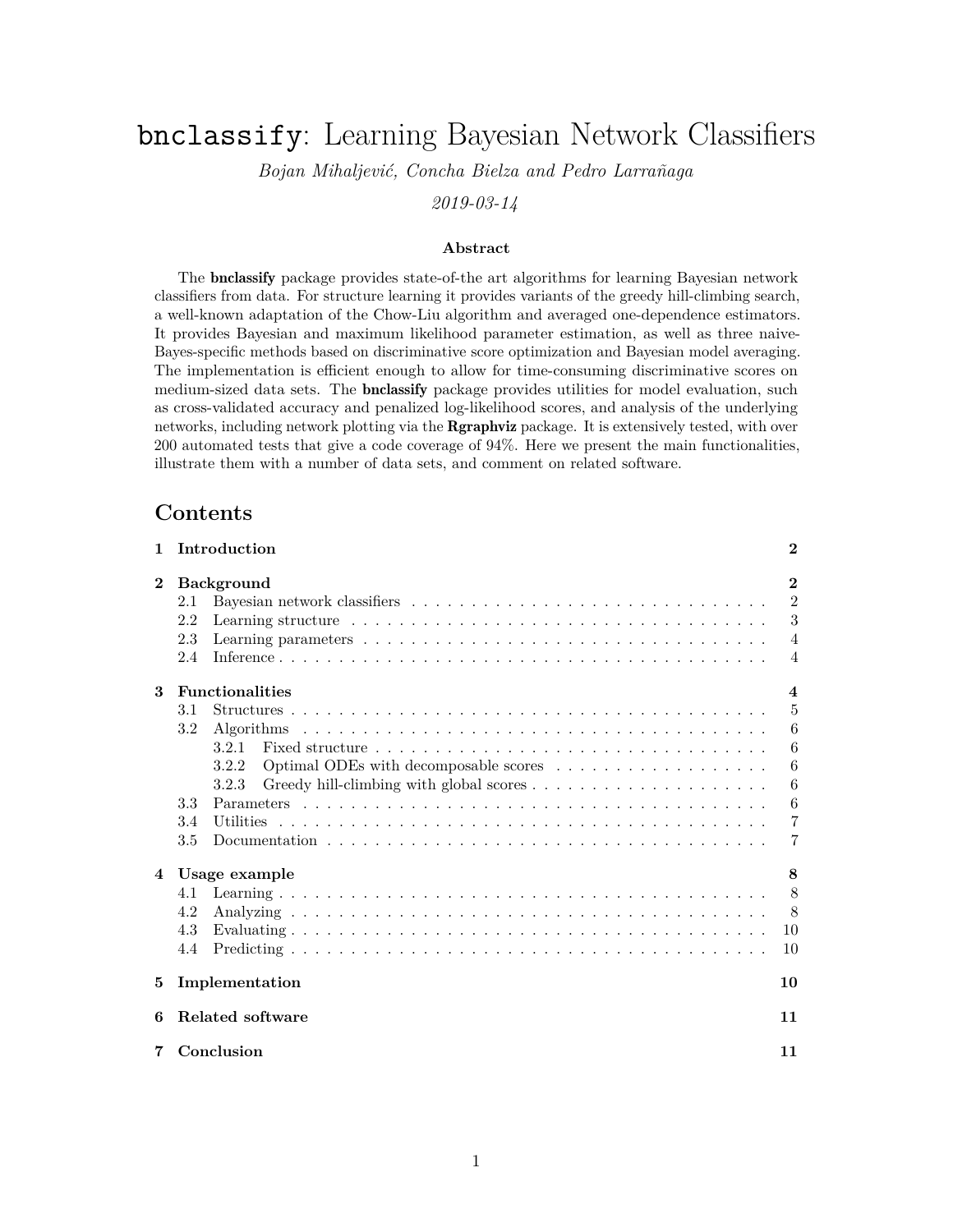# **1 Introduction**

Bayesian network classifiers [Bielza and Larrañaga, 2014, Friedman et al., 1997] are competitive performance classifiers [e.g., Zaidi et al., 2013] with the added benefit of interpretability. Their simplest member, the naive Bayes (NB) [Minsky, 1961], is well-known [Hand and Yu, 2001]. More elaborate models exist, taking advantage of the Bayesian network [Pearl, 1988, Koller and Friedman, 2009] formalism for representing complex probability distributions. The tree augmented naive Bayes [Friedman et al., 1997] and the averaged one-dependence estimators (AODE) [Webb et al., 2005] are among the most prominent.

A Bayesian network classifier is simply a Bayesian network applied to classification, that is, the prediction of the probability  $P(c | \mathbf{x})$  of some discrete (class) variable C given some features **X**. The bnlearn [Scutari and Ness, 2018, Scutari, 2010] package already provides state-of-the art algorithms for learning Bayesian networks from data. Yet, learning classifiers is specific, as the implicit goal is to estimate  $P(c | \mathbf{x})$  rather than the joint probability  $P(\mathbf{x}, c)$ . Thus, specific search algorithms, network scores, parameter estimation and inference methods have been devised for this setting. In particular, many search algorithms consider a restricted space of structures such as that of augmented naive Bayes [Friedman et al., 1997] models. Unlike with general Bayesian networks, it makes sense to omit a feature  $X_i$  from the model as long as the estimation of  $P(c | \mathbf{x})$  is no better than that of  $P(c | \mathbf{x} \setminus x_i)$ . Discriminative scores, related to the estimation of  $P(c \mid \mathbf{x})$  rather than  $P(c, \mathbf{x})$ , are used to learn both structure [Keogh and Pazzani, 2002, Grossman and Domingos, 2004, Pernkopf and Bilmes, 2010, Carvalho et al., 2011] and parameters [Zaidi et al., 2013, 2017]. Some of the prominent classifiers [Webb et al., 2005] are ensembles of networks, and there are even heuristics applied at inference time, such as the lazy elimination technique [Zheng and Webb, 2006]. Many of these methods [e.g., Dash and Cooper, 2002, Zaidi et al., 2013, Keogh and Pazzani, 2002, Pazzani, 1996] are at best available in standalone implementations published alongside the original papers.

The bnclassify package implements state-of-the-art algorithms for learning structure and parameters. The implementation is efficient enough to allow for time-consuming discriminative scores on relatively large data sets. It provides utility functions for prediction and inference, model evaluation with network scores and cross-validated estimation of predictive performance, and model analysis, such as querying structure type or plotting via the **Rgraphviz** package [Hansen et al., 2017]. It integrates with the caret [Kuhn et al., 2017, Kuhn, 2008] and mlr [Bischl et al., 2017, 2015] packages for straightforward use in machine learning pipelines. Currently it supports only discrete variables. The functionalities are illustrated in an introductory vignette, while an additional vignette provides details on the implemented methods. It includes over 200 unit and integration tests that give a code coverage of  $94$  percent<sup>1</sup>.

The rest of this paper is structured as follows. Section 2 provides background on Bayesian network classifiers. Section 3 describes the implemented functionalities. Section 4 illustrates usage with a synthetic data set. Section 5 discusses implementation while Section 6 briefly surveys related software. Finally, Section 7 concludes and outlines future work.

# **2 Background**

#### **2.1 Bayesian network classifiers**

A Bayesian network classifier is a Bayesian network used for predicting a discrete class variable *C*. It assigns **x**, an observation of *n* predictor variables (features)  $\mathbf{X} = (X_1, \ldots, X_n)$ , to the most probable class:

$$
c^* = \arg\max_c P(c \mid \mathbf{x}) = \arg\max_c P(\mathbf{x}, c).
$$

The classifier factorizes  $P(\mathbf{x}, c)$  according to a Bayesian network  $\mathcal{B} = \langle \mathcal{G}, \theta \rangle$ .  $\mathcal{G}$  is a directed

<sup>1</sup>See https://codecov.io/github/bmihaljevic/bnclassify?branch=master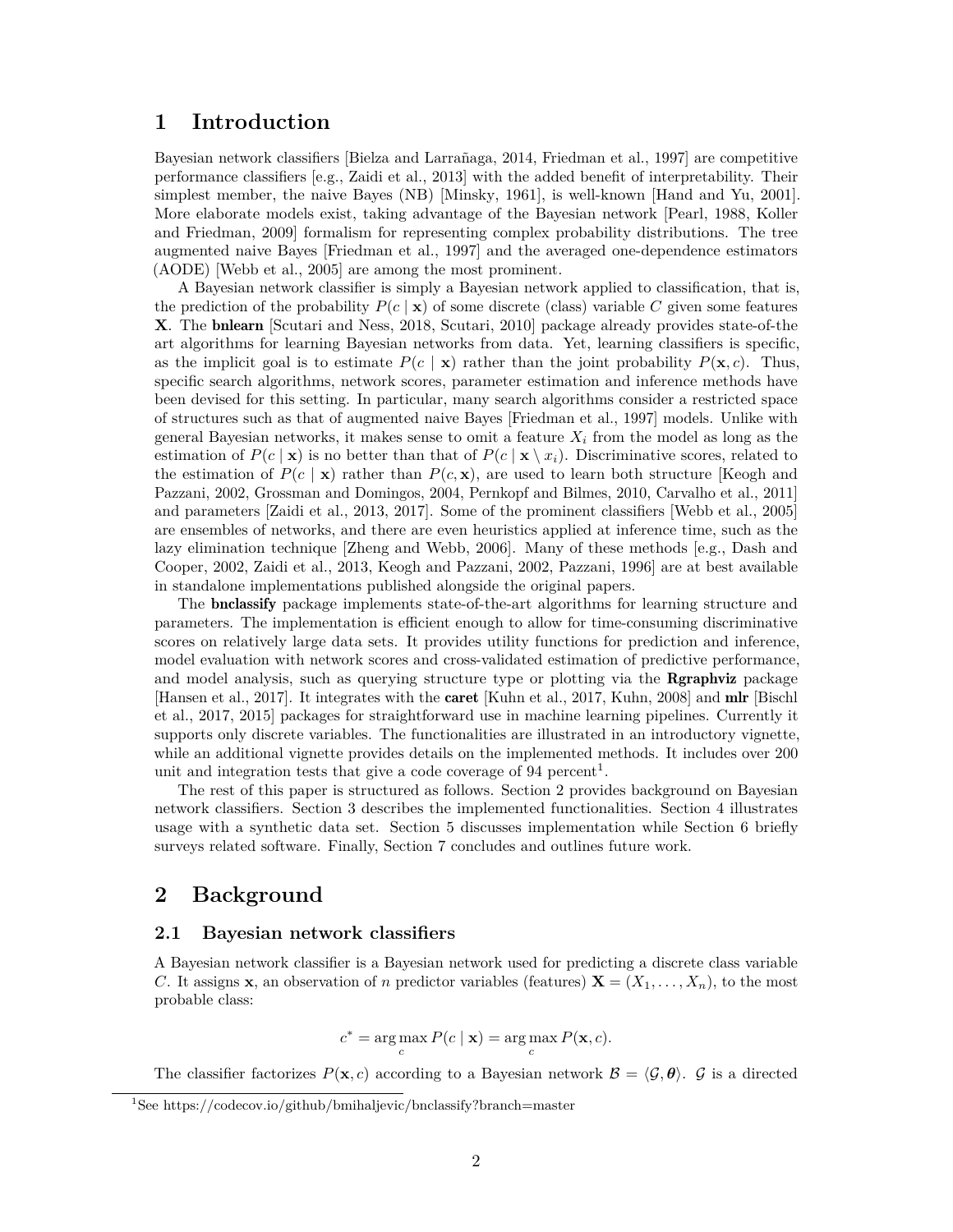acyclic graph with a node for each variable in (**X***, C*), encoding conditional independences: a variable X is independent of its nondescendants in  $\mathcal G$  given the values  $\mathbf{pa}(x)$  of its parents.  $\mathcal G$ thus factorizes the joint into local (conditional) distributions over subsets of variables:

$$
P(\mathbf{x},c) = P(c \mid \mathbf{pa}(c)) \prod_{i=1}^{n} P(x_i \mid \mathbf{pa}(x_i)).
$$

Local distributions  $P(C | \mathbf{pa}(c))$  and  $P(X_i | \mathbf{pa}(x_i))$  are specified by parameters  $\boldsymbol{\theta}_{(C, \mathbf{pa}(c))}$  and  $\boldsymbol{\theta}_{(X_i,\textbf{pa}(x_i))}$ , with  $\boldsymbol{\theta} = {\theta_{(C,\textbf{pa}(c))}, \theta_{(X_1,\textbf{pa}(x_1))}, \dots, \theta_{(X_n,\textbf{pa}(x_n))}}$ . It is common to assume each local distribution has a parametric form, such as the multinomial, for discrete variables, and the Gaussian for real-valued variables.

#### **2.2 Learning structure**

We learn B from a data set  $\mathcal{D} = \{(\mathbf{x}^1, c^1), \ldots, (\mathbf{x}^N, c^N)\}\$  of N observations of **X** and C. There are two main approaches to learning the structure  $\mathcal G$  from  $\mathcal D:$  a) testing for conditional independence among triplets of sets of variables and b) searching a space of possible structures in order to optimize a network quality score. Under assumptions such as a limited number of parents per variable, approach a) can produce the correct network in polynomial time [Cheng et al., 2002, Tsamardinos et al., 2003]. On the other hand, finding the optimal structure even with at most two parents per variable is NP-hard [Chickering et al., 2004]. Thus, heuristic search algorithms, such as greedy hill-climbing, are commonly used [see e.g., Koller and Friedman, 2009]. Ways to reduce model complexity, in order to avoid overfitting the training data  $D$ , include searching in restricted structure spaces and penalizing dense structures with appropriate scores.

Common scores in structure learning are the penalized log-likelihood scores, such as the Akaike information criterion (AIC) [Akaike, 1974] and Bayesian information criterion (BIC) [Schwarz, 1978]. They measure the model's fitting of the empirical distribution  $\hat{P}(c, \mathbf{x})$  adding a penalty term that is a function of structure complexity. They are decomposable with respect to  $\mathcal{G}$ , allowing for efficient search algorithms. Yet, with limited *N* and a large *n*, discriminative scores based on  $P(c | \mathbf{x})$ , such as conditional log-likelihood and classification accuracy, are more suitable to the classification task [Friedman et al., 1997]. These, however, are not decomposable according to  $\mathcal{G}$ . While one can add a complexity penalty to discriminative scores [e.g., Grossman and Domingos, 2004], they are instead often cross-validated to induce preference towards structures that generalize better, making their computation even more time demanding.

For Bayesian network classifiers, a common [see Bielza and Larrañaga, 2014] structure space is that of augmented naive Bayes [Friedman et al., 1997] models (see Figure 1), factorizing  $P(X, C)$  as

$$
P(\mathbf{X}, C) = P(C) \prod_{i=1}^{n} P(X_i \mid \mathbf{Pa}(X_i)),
$$
\n(1)

with  $C \in \textbf{Pa}(X_i)$  for all  $X_i$  and  $\textbf{Pa}(C) = \emptyset$ . Models of different complexity arise by extending or shrinking the parent sets  $\mathbf{Pa}(X_i)$ , ranging from the NB [Minsky, 1961] with  $\mathbf{Pa}(X_i) = \{C\}$  for all  $X_i$ , to those with a limited-size  $\text{Pa}(X_i)$  [Friedman et al., 1997, Sahami, 1996], to those with unbounded  $\textbf{Pa}(X_i)$  [Pernkopf and O'Leary, 2003]. While the NB can only represent linearly separable classes [Jaeger, 2003], more complex models are more expressive [Varando et al., 2015]. Simpler models, with sparser  $\mathbf{Pa}(X_i)$ , may perform better with less training data, due to their lower variance, yet worse with more data as the bias due to wrong independence assumptions will tend to dominate the error.

The algorithms that produce the above structures are generally instances of greedy hillclimbing [Keogh and Pazzani, 2002, Sahami, 1996], with arc inclusion and removal as their search operators. Some [e.g., Pazzani, 1996] add node inclusion or removal, thus embedding feature selection [Guyon and Elisseeff, 2003] within structure learning. Alternatives include the adaptation [Friedman et al., 1997] of the Chow-Liu [Chow and Liu, 1968] algorithm to find the optimal one-dependence estimator (ODE) with respect to decomposable penalized log-likelihood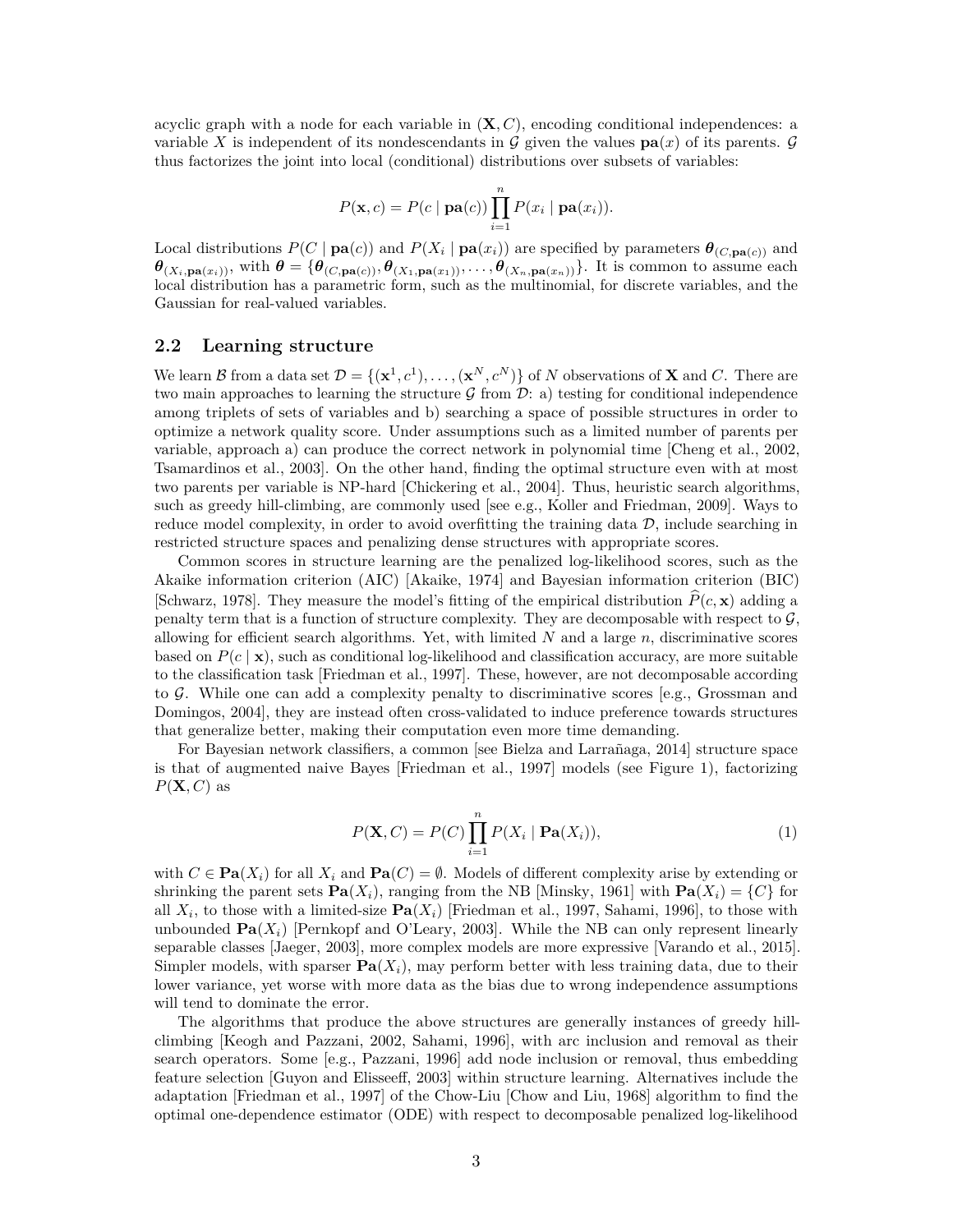scores in time quadratic in *n*. Some structures, such as NB or AODE, are fixed and thus require no search.

#### **2.3 Learning parameters**

Given  $\mathcal{G}$ , learning  $\theta$  in order to best approximate the underlying  $P(C, \mathbf{X})$  is straightforward. For discrete variables  $X_i$  and  $\textbf{Pa}(X_i)$ , Bayesian estimation can be obtained in closed form by assuming a Dirichlet prior over  $\theta$ . With all Dirichlet hyper-parameters equal to  $\alpha$ ,

$$
\theta_{ijk} = \frac{N_{ijk} + \alpha}{N_{\cdot j \cdot} + r_i \alpha},\tag{2}
$$

where  $N_{ijk}$  is the number of instances in D such that  $X_i = k$  and  $\mathbf{pa}(x_i) = j$ , corresponding to the *j*-th possible instantiation of  $\mathbf{pa}(x_i)$ , *N*<sub>*j*</sub>· is the number of instances in which  $\mathbf{pa}(x_i) = j$ , while  $r_i$  is the cardinality of  $X_i$ .  $\alpha = 0$  in Equation 2 yields the maximum likelihood estimate of *θijk*. With incomplete data, the parameters of local distributions are no longer independent and we cannot separately maximize the likelihood for each  $X_i$  as in Equation 2. Optimizing the likelihood requires a time-consuming algorithm like expectation maximization [Dempster et al., 1977] which only guarantees convergence to a local optimum.

While the NB can separate any two linearly separable classes given the appropriate  $\theta$ , learning by approximating  $P(C, \mathbf{X})$  cannot recover the optimal  $\boldsymbol{\theta}$  in some cases [Jaeger, 2003]. Several methods [Hall, 2007, Zaidi et al., 2013, 2017] learn a weight  $w_i \in [0, 1]$  for each feature and then update *θ* as

$$
\theta_{ijk}^{weighted} = \frac{(\theta_{ijk})^{w_i}}{\sum_{k=1}^{r_i} (\theta_{ijk})^{w_i}}.
$$

A  $w_i$   $\leq$  1 reduces the effect of  $X_i$  on the class posterior, with  $w_i$  = 0 omitting  $X_i$  from the model, making weighting more general than feature selection. The weights can be found by maximizing a discriminative score [Zaidi et al., 2013] or computing the usefulness of a feature in a decision tree [Hall, 2007]. Mainly applied to naive Bayes models, a generalization for augmented naive Bayes classifiers has been recently developed [Zaidi et al., 2017].

Another parameter estimation method for the naive Bayes is by means of Bayesian model averaging over the 2*<sup>n</sup>* possible naive Bayes structures with up to *n* features [Dash and Cooper, 2002]. It is computed in time linear in *n* and provides the posterior probability of an arc from *C* to  $X_i$ .

#### **2.4 Inference**

Computing  $P(c \mid \mathbf{x})$  for a fully observed **x** means multiplying the corresponding  $\theta$ . With an incomplete **x**, however, exact inference requires summing over parameters of the local distributions and is NP-hard in the general case [Cooper, 1990], yet can be tractable with limited-complexity structures. The AODE ensemble computes  $P(c | \mathbf{x})$  as the average of the  $P_i(c | \mathbf{x})$  of the *n* base models. A special case is the lazy elimination [Zheng and Webb, 2006] heuristic which omits  $x_i$ from Equation 1 if  $P(x_i | x_j) = 1$  for some  $x_j$ .

### **3 Functionalities**

The package has four groups of functionalities:

- 1. Learning network structure and parameters
- 2. Analyzing the model
- 3. Evaluating the model
- 4. Predicting with the model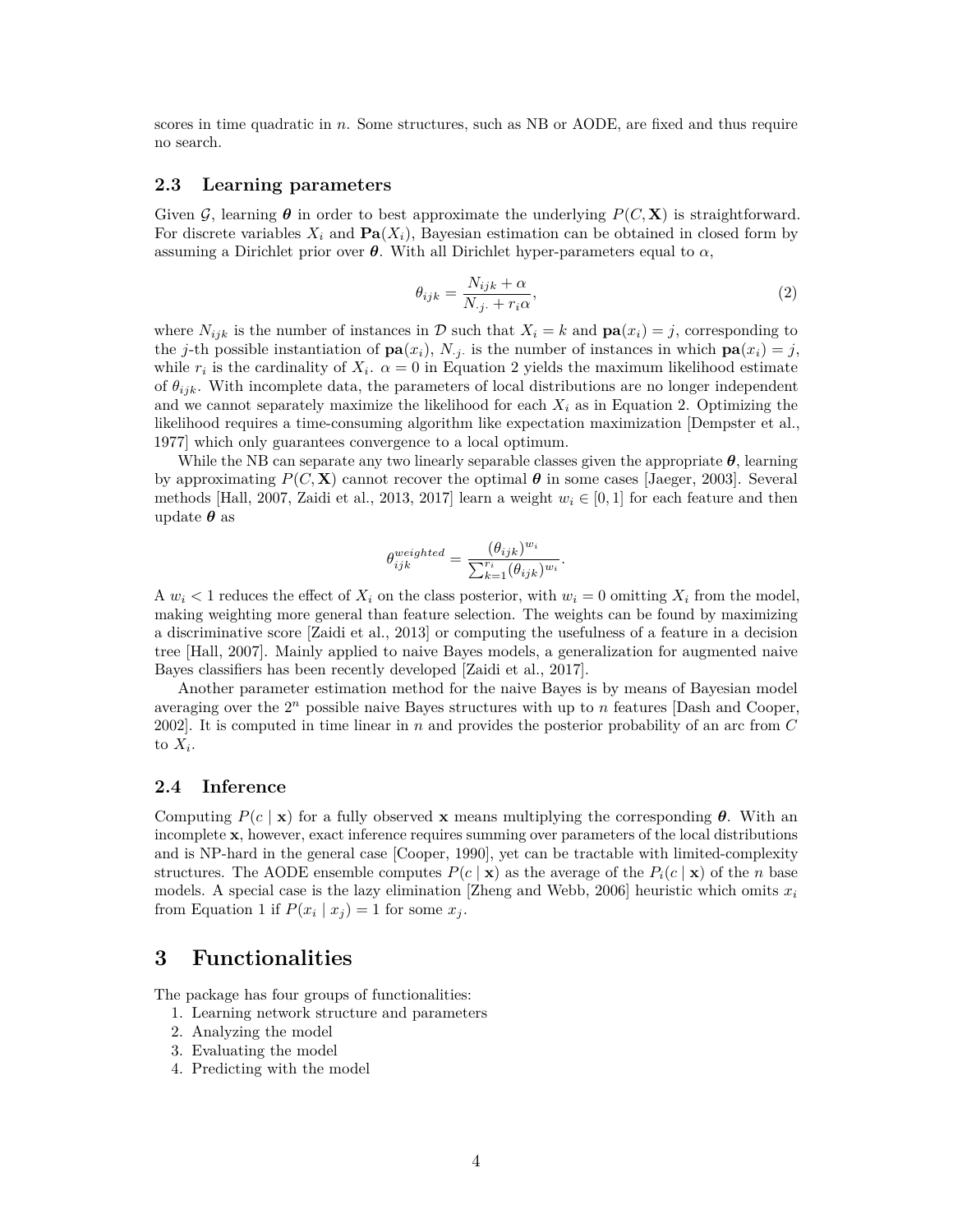Learning is split into two separate steps, the first being structure learning and the second, optional, parameter learning. The obtained models can be evaluated, used for prediction or analyzed. The following provides a brief overview of this workflow. For details on some of the underlying methods please see the "methods" vignette.

#### **3.1 Structures**

The learning algorithms produce the following network structures:

- Naive Bayes (NB) (Figure 1a) [Minsky, 1961]
- k-dependence Bayesian classifier (k-DB) [Sahami, 1996, Pernkopf and Bilmes, 2010] **–** One-dependence estimators (ODE)
	- ∗ Tree-augmented naive Bayes (TAN) (Figure 1b) [Friedman et al., 1997]
	- ∗ Forest-augmented naive Bayes (FAN) (Figure 1c)
- Semi-naive Bayes (SNB)(Figure 1d) [Pazzani, 1996]
- Averaged one-dependence estimators (AODE) [Webb et al., 2005]

Figure 1 shows some of these structures and their factorizations of  $P(c, \mathbf{x})$ . We use k-DB in the sense meant by Pernkopf and Bilmes [2010] rather than that by Sahami [1996], as we impose no minimum on the number of augmenting arcs. SNB is the only structure whose complexity is not *a priori* bounded: the feature subgraph might be complete in the extreme case.





(a)  $p(c, \mathbf{x}) = p(c)p(x_1|c)p(x_2|c)p(x_3|c)p(x_4|c)$  $p(x_5|c)p(x_6|c)$ 



(c)  $p(c, \mathbf{x}) = p(c)p(x_1|c, x_2)p(x_2|c)p(x_3|c)p(x_4|c)$  $p(x_5|c, x_4)p(x_6|c, x_5)$ 

(b)  $p(c, \mathbf{x}) = p(c)p(x_1|c, x_2)p(x_2|c, x_3)p(x_3|c, x_4)p(x_4|c)$  $p(x_5|c, x_4)p(x_6|c, x_5)$ 



(d)  $p(c, \mathbf{x}) = p(c)p(x_1|c, x_2)p(x_2|c)p(x_4|c)$  $p(x_5|c, x_4)p(x_6|c, x_4, x_5)$ 

Figure 1: Augmented naive Bayes models produced by the bnclassify package. (a) NB; (b) TAN (c) FAN (d) SNB. k-DB and AODE not shown. The NB assumes that the features are independent given the class. ODE allows each predictor to depend on at most one other predictor: the TAN is a special case with exactly  $n-1$  augmenting arcs (i.e., inter-feature arcs) while a FAN may have less than *n* − 1. The k-DB allows for up to *k* parent features per feature *Xi* , with NB and ODE as its special cases with  $k = 0$  and  $k = 1$ , respectively. The SNB does not restrict the number of parents but requires that connected feature subgraphs be complete (connected, after removing *C*, subgraphs in (d):  $\{X_1, X_2\}$ , and  $\{X_4, X_5, X_6\}$ , also allowing the removal of features  $(X_3$  omitted in (d)). The AODE is not a single structure but an ensemble of *n* ODE models in which one feature is the parent of all others (a super-parent).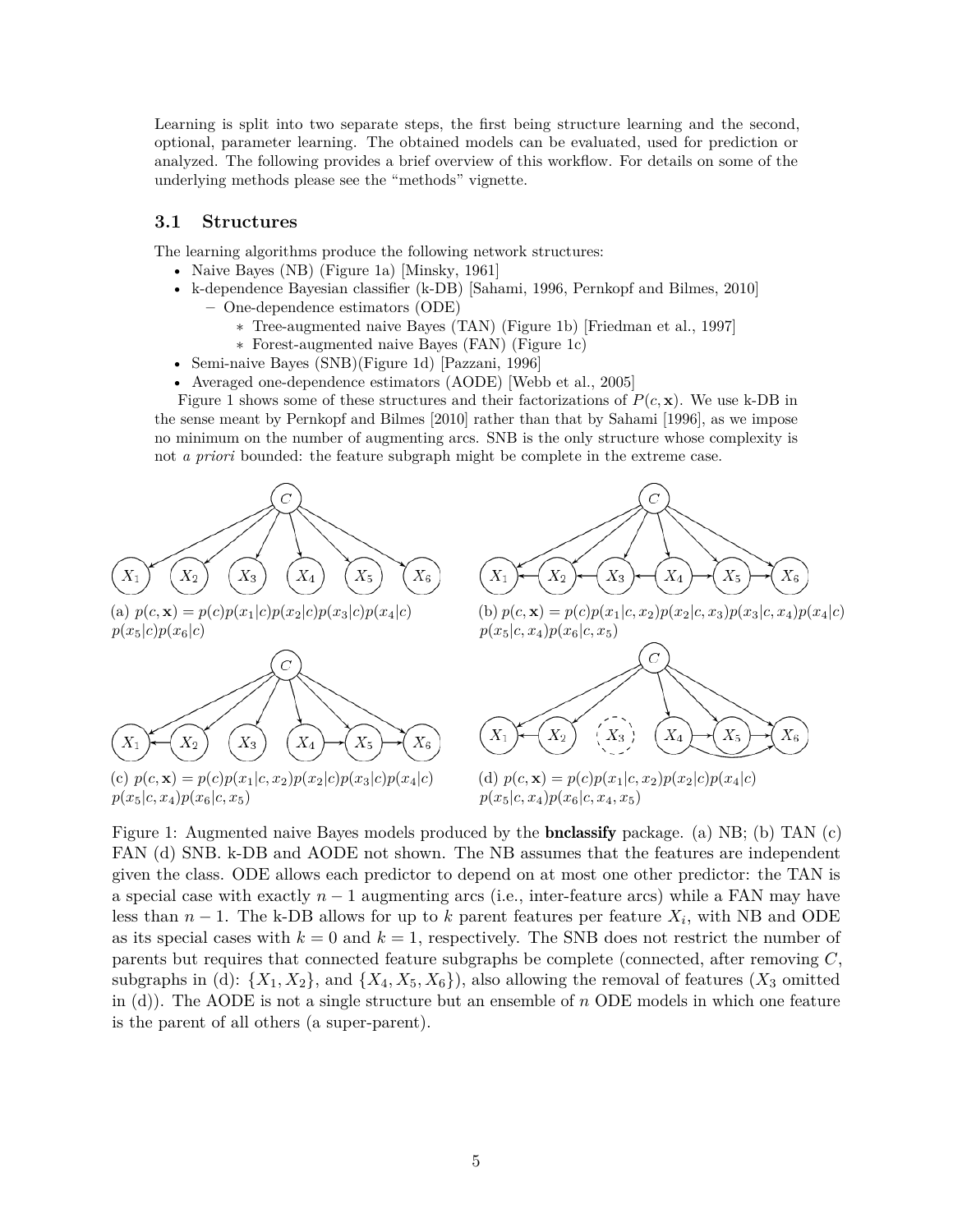### **3.2 Algorithms**

Each structure learning algorithm is implemented by a single R function. Table 1 lists these algorithms along with the corresponding structures that they produce, the scores they can be combined with, and their R functions. Below we provide their abbreviations, references, brief comments and illustrate function calls.

#### **3.2.1 Fixed structure**

We implement two algorithms:

- NB
- AODE

The NB and AODE structures are fixed given the number of variables, and thus no search is required to estimate them from data. For example, we can get a NB structure with

 $n \leftarrow nb('class', dataset = car)$ 

where class is the name of the class variable *C* and car the dataset containing observations of *C* and **X**.

#### **3.2.2 Optimal ODEs with decomposable scores**

We implement one algorithm:

• Chow-Liu for ODEs (CL-ODE; Friedman et al. [1997])

Maximizing log-likelihood will always produce a TAN while maximizing penalized loglikelihood may produce a FAN since including some arcs can degrade such a score. With incomplete data our implementation does not guarantee the optimal ODE as that would require computing maximum likelihood parameters. The arguments of the tan\_cl() function are the network score to use and, optionally, the root for features' subgraph: n <- tan\_cl('class', car, score = 'AIC', root = 'buying')

#### **3.2.3 Greedy hill-climbing with global scores**

The bnclassify package implements five algorithms:

- Hill-climbing tree augmented naive Bayes (HC-TAN) [Keogh and Pazzani, 2002]
- Hill-climbing super-parent tree augmented naive Bayes (HC-SP-TAN) [Keogh and Pazzani, 2002]
- Backward sequential elimination and joining (BSEJ) [Pazzani, 1996]
- Forward sequential selection and joining (FSSJ) [Pazzani, 1996]
- Hill-climbing k-dependence Bayesian classifier (k-DB)

These algorithms use the cross-validated estimate of predictive accuracy as a score. Only the FSSJ and BSEJ perform feature selection. The arguments of the corresponding functions include the number of cross-validation folds k and the minimal absolute score improvement epsilon required for continuing the search:

fssj  $\leftarrow$  fssj $('class', car, k = 5, epsilon = 0)$ 

#### **3.3 Parameters**

The bnclassify package only handles discrete features. With fully observed data, it estimates the parameters with maximum likelihood or Bayesian estimation, according to Equation 2, with a single *α* for all local distributions. With incomplete data it uses *available case analysis* and substitutes *N*<sub>*ij*</sub>. in Equation 2 with  $N_{ij} = \sum_{k=1}^{r_i} N_{ijk}$ , i.e., with the count of instances in which  $\textbf{Pa}(X_i) = j$  and  $X_i$  is observed.

We implement two methods for weighted naive Bayes parameter estimation:

- Weighting attributes to alleviate naive Bayes' independence assumption (WANBIA) [Zaidi et al., 2013]
- Attribute-weighted naive Bayes (AWNB) [Hall, 2007]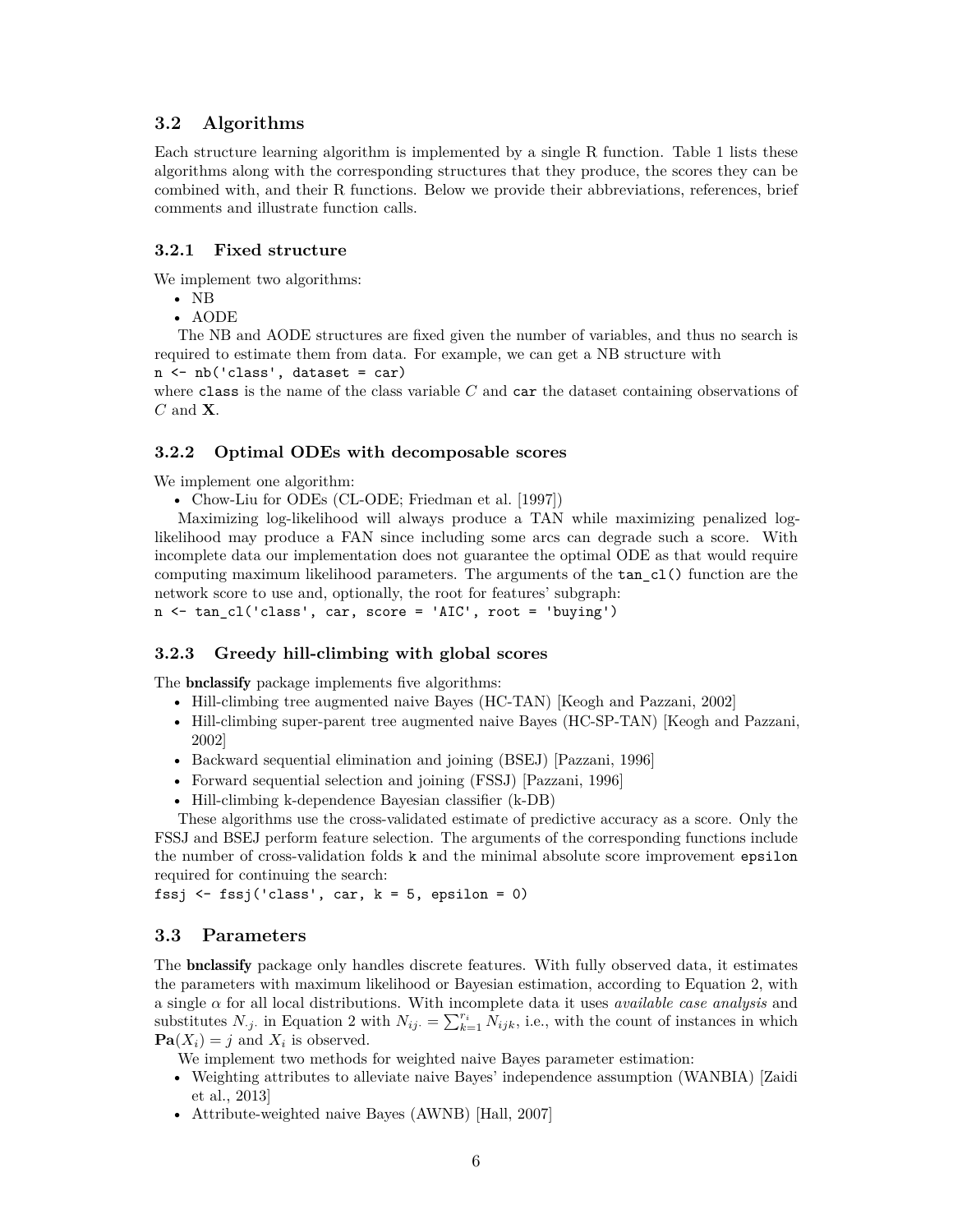| Structure   | Search algorithm | Score             | Feature selection | Function |
|-------------|------------------|-------------------|-------------------|----------|
| NB          |                  |                   |                   | nb       |
| TAN/FAN     | CL-ODE           | log-lik, AIC, BIC |                   | tan cl   |
| <b>TAN</b>  | TAN-HC           | accuracy          |                   | $tan_hc$ |
| <b>TAN</b>  | TAN-HCSP         | accuracy          |                   | tan_hcsp |
| <b>SNB</b>  | FSSJ             | accuracy          | forward           | fssj     |
| <b>SNB</b>  | <b>BSEJ</b>      | accuracy          | backward          | bsej     |
| <b>AODE</b> |                  |                   |                   | aode     |
| kDB         | kDB              | accuracy          |                   | kdb      |

Table 1: Implemented structure learning algorithms.

And one method for estimation by means of Bayesian model averaging over all NB structures with up to *n* features:

• Model averaged naive Bayes (MANB) [Dash and Cooper, 2002]

It makes little sense to apply WANBIA, MANB and AWNB to structures other than NB. WANBIA, for example, learns the weights by optimizing the conditional log-likelihood of the NB. Parameter learning is done with the lp() function. For example,

 $a \leftarrow lp(n, smooth = 1, manb\_prior = 0.5)$ 

computes Bayesian parameter estimates with  $\alpha = 1$  (the smooth argument) for all local distributions, and updates them with the MANB estimation obtained with a 0.5 prior probability for each class-to-feature arc.

### **3.4 Utilities**

Single-structure-learning functions, as opposed to those that learn an ensemble of structures, return an S3 object of class bnc\_dag. The following functions can be invoked on such objects:

- Plot the network: plot()
- Query model type:  $is\_tan()$ ,  $is\_ode()$ ,  $is\_nb()$ ,  $is\_aode()$ , ...
- Query model properties: narcs(), families(), features(), . . .
- Convert to a gRain object: as\_grain()

Ensembles are of type bnc\_aode and only print() and model type queries can be applied to such objects. Fitting the parameters (by calling lp()) of a bnc\_dag produces a bnc\_bn object. In addition to all bnc\_dag functions, the following are meaningful:

- Predict class labels and class posterior probability: predict()
- Predict joint distribution: compute joint()
- Network scores: AIC(),BIC(),logLik(),clogLik()
- Cross-validated accuracy:  $cv()$
- Query model properties: nparams()
- Parameter weights: manb arc posterior(), weights()

The above functions for bnc bn can also be applied to an ensemble with fitted parameters.

#### **3.5 Documentation**

This vignette provides an overview of the package and background on the implemented methods. Calling ?bnclassify gives a more concise overview of the functionalities, with pointers to relevant functions and their documentation. The "usage" vignette presents more detailed usage examples and shows how to combine the functions. The "methods" vignette provides details on the underlying methods and documents implementation specifics, especially where they differ from or are undocumented in the original paper.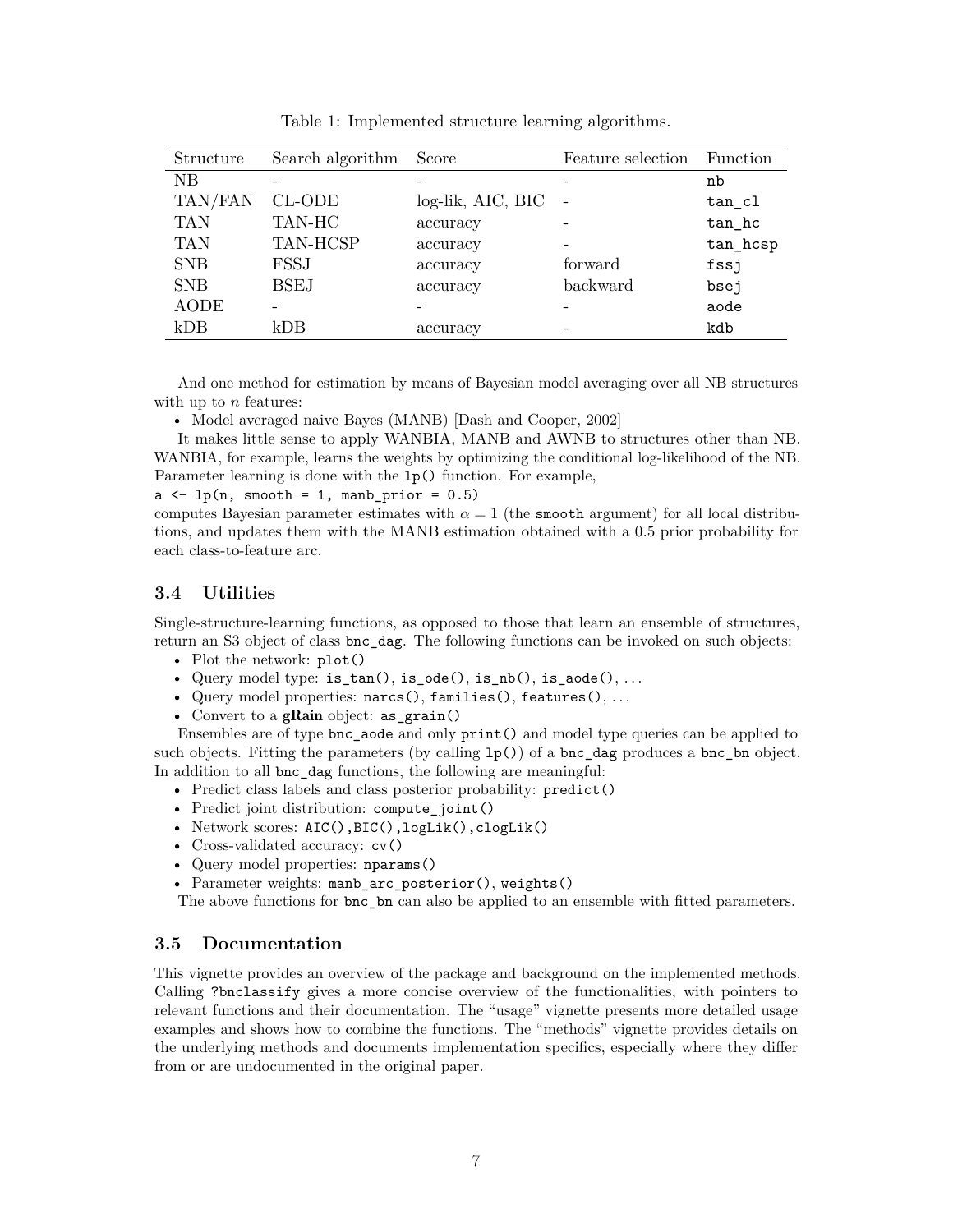# **4 Usage example**

The available functionalities can be split into four groups:

- 1. Learning network structure and parameters
- 2. Analyzing the model
- 3. Evaluating the model
- 4. Predicting with the model

We illustrate these functionalities with the synthetic car data set with six features. We begin with a simple example for each functionality group and then elaborate on the options in the following sections. We first load the package and the dataset,

library(bnclassify) data(car)

then learn a naive Bayes structure and its parameters,

nb <- nb('class', car) nb  $\leftarrow$  lp(nb, car, smooth = 0.01)

get the number of arcs in the network,

narcs(nb) [1] 6

get the 10-fold cross-validation estimate of accuracy,

```
cv(nb, car, k = 10)[1] 0.8593332
```
and finally classify the entire data set

p <- predict(nb, car) head(p) [1] unacc unacc unacc unacc unacc unacc Levels: unacc acc good vgood

### **4.1 Learning**

The functions for structure learning, shown in Table 1, correspond to the different algorithms. They all receive the name of the class variable and the data set as their first two arguments, which are then followed by optional arguments. The following runs the CL-ODE algorithm with the AIC score, followed by the FSSJ algorithm to learn another model:

```
ode cl aic <- tan cl('class', car, score = 'aic')
suppressWarnings(RNGversion("3.5.0"))
set.seed(3)
fssj \leftarrow fssj('class', car, k = 5, epsilon = 0)
```
The bnc() function is a shorthand for learning structure and parameters in a single step,

ode\_cl\_aic <- bnc('tan\_cl', 'class', car, smooth = 1, dag\_args = list(score = 'aic'))

where the first argument is the name of the structure learning function while and optional arguments go in dag\_args.

### **4.2 Analyzing**

Printing the model, such as the above ode\_cl\_aic object, provides basic information about it.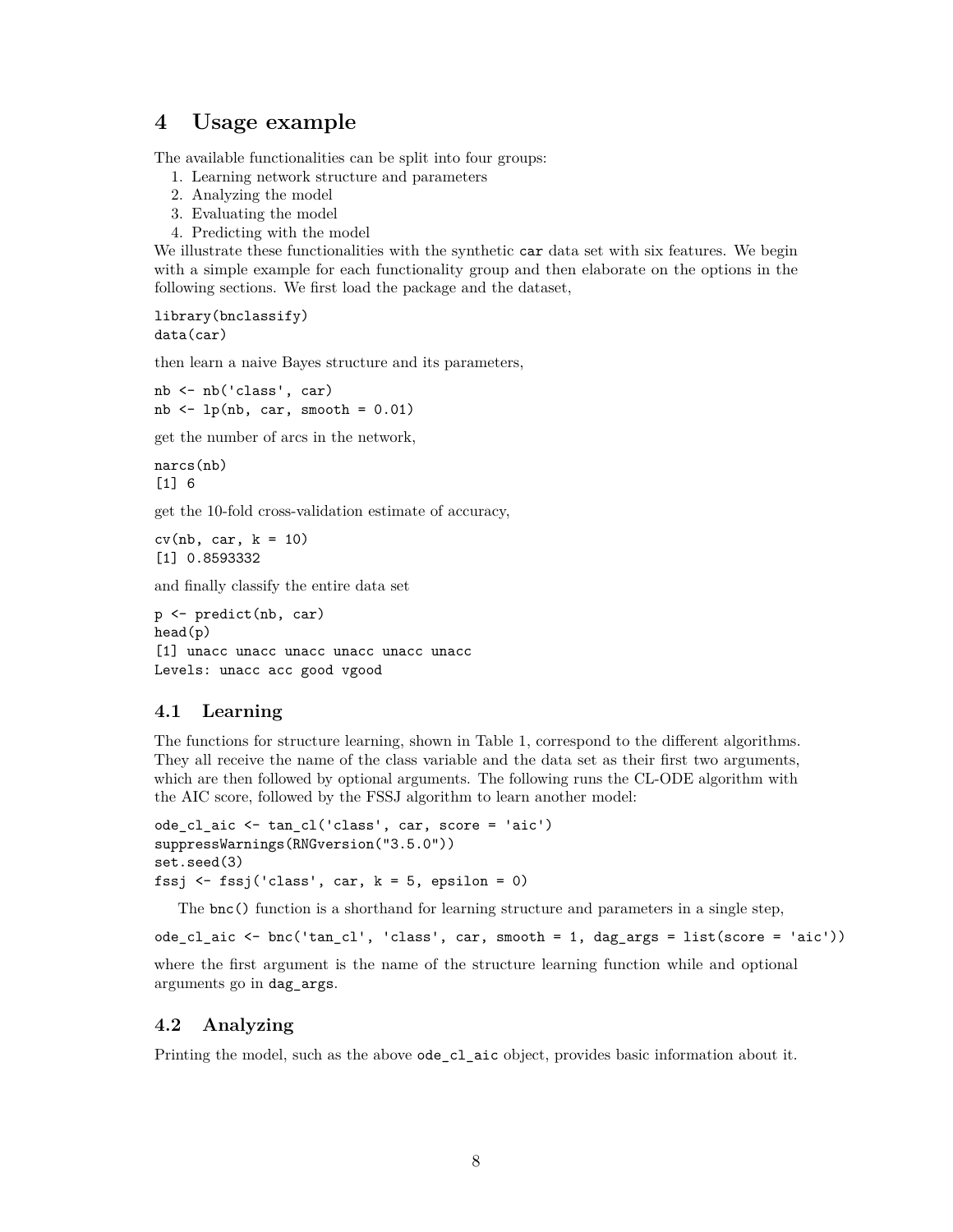ode\_cl\_aic

```
Bayesian network classifier
class variable: class
num. features: 6
num. arcs: 9
free parameters: 131
learning algorithm: tan_cl
```
While plotting the network is especially useful for small networks, printing the structure in the deal [Bottcher and Dethlefsen, 2013] and bnlearn format may be more useful for larger ones:

```
ms <- modelstring(ode_cl_aic)
strwrap(ms, width = 60)[1] "[class] [buying|class] [doors|class] [persons|class]"
[2] "[maint|buying:class] [safety|persons:class]"
[3] "[lug_boot|safety:class]"
```
We can query the type of structure;  $\gamma$  params() lets us access the conditional probability tables (CPTs); while features() lists the features:

```
is_ode(ode_cl_aic)
[1] TRUE
params(nb)$buying
      class
buying unacc acc good vgood
 low 0.2132243562 0.2317727320 0.6664252607 0.5997847478
 med 0.2214885458 0.2994740131 0.3332850521 0.3999077491
 high 0.2677680077 0.2812467451 0.0001448436 0.0001537515
 vhigh 0.2975190903 0.1875065097 0.0001448436 0.0001537515
length(features(fssj))
[1] 5
```
For example, fssj() has selected five out of six features.

manb\_arc\_posterior() provides the MANB posterior probabilities for arcs from the class to each of the features:

```
manb \leftarrow lp(nb, car, smooth = 0.01, manb_prior = 0.5)
round(manb_arc_posterior(manb))
 buying maint doors persons lug_boot safety
     1 1 0 1 1 1
```
With the posterior probability of 0% for the arc from class to doors, and 100% for all others, MANB renders doors independent from the class while leaving the other features' parameters unaltered. We can see this by printing out the CPTs:

```
params(manb)$doors
```

```
class
doors unacc acc good vgood
 2 0.25 0.25 0.25 0.25
 3 0.25 0.25 0.25 0.25
 4 0.25 0.25 0.25 0.25
 5more 0.25 0.25 0.25 0.25
all.equal(params(manb)$buying, params(nb)$buying)
```
[1] TRUE

For more functions for querying a structure with parameters (bnc bn) see ?inspect bnc bn. For a structure without parameters (bnc\_dag), see ?inspect\_bnc\_dag.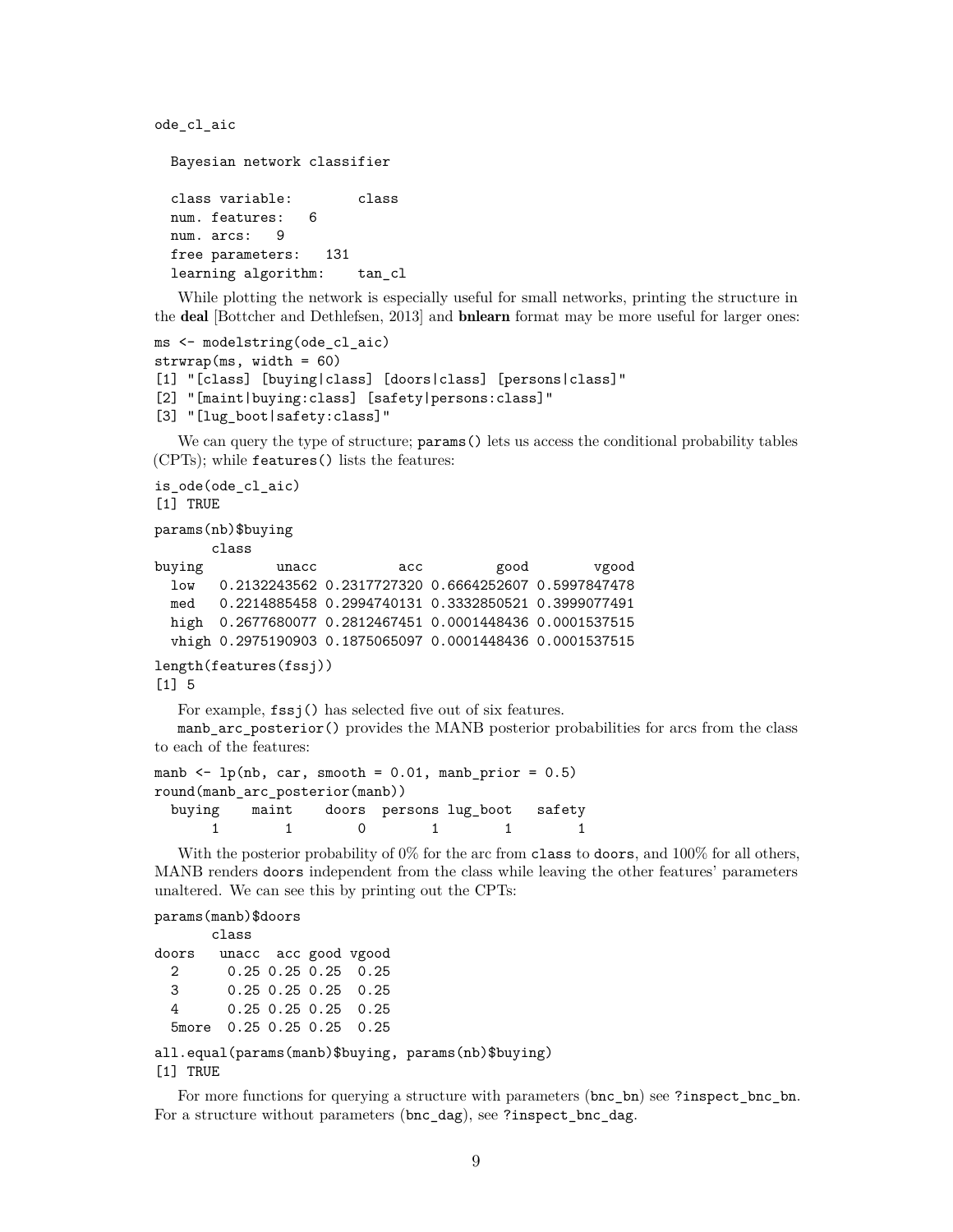### **4.3 Evaluating**

Several scores can be computed:

```
logLik(ode_cl_aic, car)
'log Lik.' -13307.59 (df=131)
AIC(ode_cl_aic, car)
[1] -13438.59
```
The cv function estimates the predictive accuracy of one or more models with a single run of stratified cross-validation. In the following we assess the above models produced by NB and CL-ODE algorithms:

```
suppressWarnings(RNGversion("3.5.0"))
set.seed(0)
cv(list(nb = nb, ode_cl_aic = ode_cl_aic), car, k = 5, dag = TRUE)nb ode_cl_aic
 0.8582303 0.9345913
```
Above,  $k$  is the desired number of folds, and  $\text{dag} = \text{TRUE}$  evaluates structure and parameter learning, while dag = FALSE keeps the structure fixed and evaluates just the parameter learning. The output gives 86% and 93% accuracy estimates for NB and CL-ODE, respectively. mlr and caret packages provide additional options for evaluating predictive performance, such as different metrics, and bnclassify is integrated with both (see the "usage" vignette).

### **4.4 Predicting**

As shown above, we can predict class labels with predict. We can also get the class posterior probabilities:

```
pp <- predict(nb, car, prob = TRUE)
# Show class posterior distributions for the first six instances of car
head(pp)
         unacc acc good vgood
[1,] 1.0000000 2.171346e-10 8.267214e-16 3.536615e-19
[2,] 0.9999937 6.306269e-06 5.203338e-12 5.706038e-19
[3,] 0.9999908 9.211090e-06 5.158884e-12 4.780777e-15
[4,] 1.0000000 3.204714e-10 1.084552e-15 1.015375e-15
[5,] 0.9999907 9.307467e-06 6.826088e-12 1.638219e-15
[6,] 0.9999864 1.359469e-05 6.767760e-12 1.372573e-11
```
### **5 Implementation**

With complete data, **bnclassify** implements prediction for augmented naive Bayes models as well as for ensembles of such models. It multiplies the corresponding *θ* in logarithmic space, applying the *log-sum-exp* trick before normalizing, to reduce the chance of underflow. On instances with missing entries, it uses the gRain package [Højsgaard, 2016, Højsgaard, 2012] to perform exact inference, which is noticeably slower. Network plotting is implemented by the Rgraphviz package. Some functions are implemented in  $C++$  with **Rcpp** for efficiency. The package is extensively tested, with over 200 unit and integrated tests that give a 94% code coverage.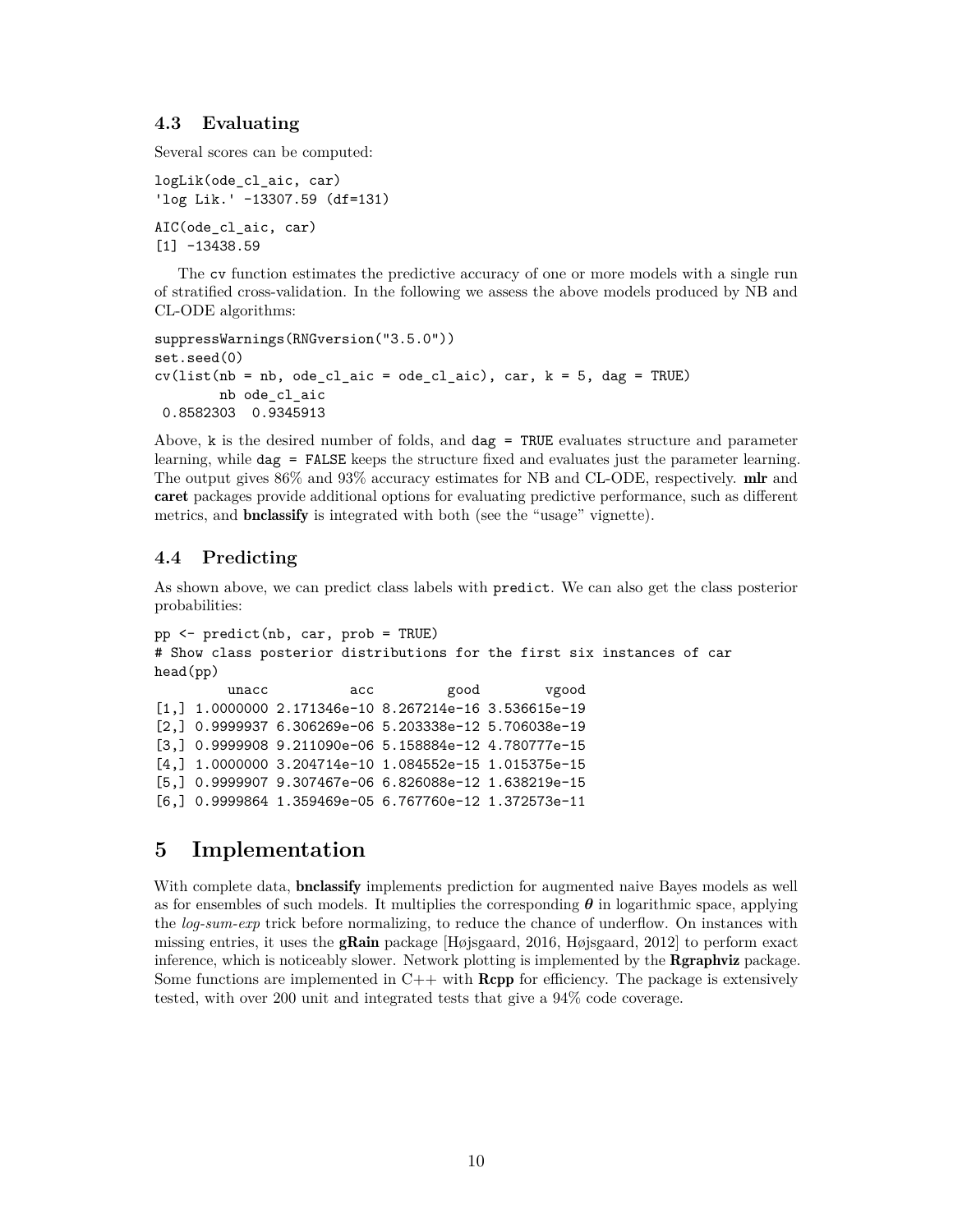# **6 Related software**

NB, TAN, and AODE are available in general-purpose tools such as bnlearn and Weka, while  $WANBIA<sup>2</sup>$  and  $MANB<sup>3</sup>$  are only available in stand-alone software, published along with the original publications. We are not aware of available implementations of the remaining methods implemented in bnclassify.

bnlearn implements algorithms for learning general purpose Bayesian networks. Among them, algorithms for Markov blanket learning by testing for independences, such as IAMB [Tsamardinos and Aliferis, 2003] and GS [Margaritis and Thrun, 2000], can be very useful for classification as they can look for the Markov blanket of the class variable. bnlearn combines the search algorithms, such as greedy hill-climbing and tabu search [Glover and Laguna, 2013], only with generative scores such as penalized log-likelihood. Among classification models, it implements the discrete NB and CL-ODE. It does not handle incomplete data and provides cross-validation and prediction only for the NB and TAN models, but not for the unrestricted Bayesian networks.

Version 3.8 of Weka [Hall et al., 2009, Bouckaert, 2004] provides variants of the AODE [Webb et al., 2005] as well as the CL-ODE and NB. It implements five additional search algorithms, such as K2 [Cooper and Herskovits, 1992], tabu search and simulated annealing [Kirkpatrick et al., 1983], combining them only with generative scores. Except for the NB, Weka only handles discrete data and uses simple imputation (replacing with the mode or mean) to handle incomplete data. It provides two constraint-based algorithms, but performs conditional independence tests in an ad-hoc way [Bouckaert, 2004]. Weka provides Bayesian model averaging for parameter estimation [Bouckaert, 1995].

jBNC<sup>4</sup> (version 1.2.2) is a Java library which learns ODE classifiers from Sacha et al. [2002] by optimizing penalized log-likelihood or the cross-validated estimate of accuracy. The CGBayes (version 7.14.14) package [McGeachie et al., 2014] for MATLAB implements conditional Gaussian networks [Lauritzen and Wermuth, 1989]. It provides four structure learning algorithms, including a variant of K2 and a greedy hill-climber, all optimizing the marginal likelihood of the data given the network.

# **7 Conclusion**

The bnclassify package implements several state-of-the art algorithms for learning Bayesian network classifiers. It also provides features such as model analysis and evaluation. It is reasonably efficient and can handle large data sets. We hope that bnclassify will be useful to practitioners as well as researchers wishing to compare their methods to existing ones.

Future work includes handling real-valued feature via conditional Gaussian models. Straightforward extensions include adding flexibility to the hill-climbing algorithm, such as restarts to avoid local minima.

### **References**

- Hirotugu Akaike. A new look at the statistical model identification. *IEEE Transactions on Automatic Control*, 19(6):716–723, 1974.
- Concha Bielza and Pedro Larrañaga. Discrete Bayesian network classifiers: A survey. *ACM Computing Surveys*, 47(1), 2014.

Bernd Bischl, Michel Lang, Jakob Richter, Jakob Bossek, Leonard Judt, Tobias Kuehn, Erich

<sup>2</sup>https://sourceforge.net/projects/rawnaivebayes

<sup>3</sup>http://www.dbmi.pitt.edu/content/manb

 $^{4}$ http://jbnc.sourceforge.net/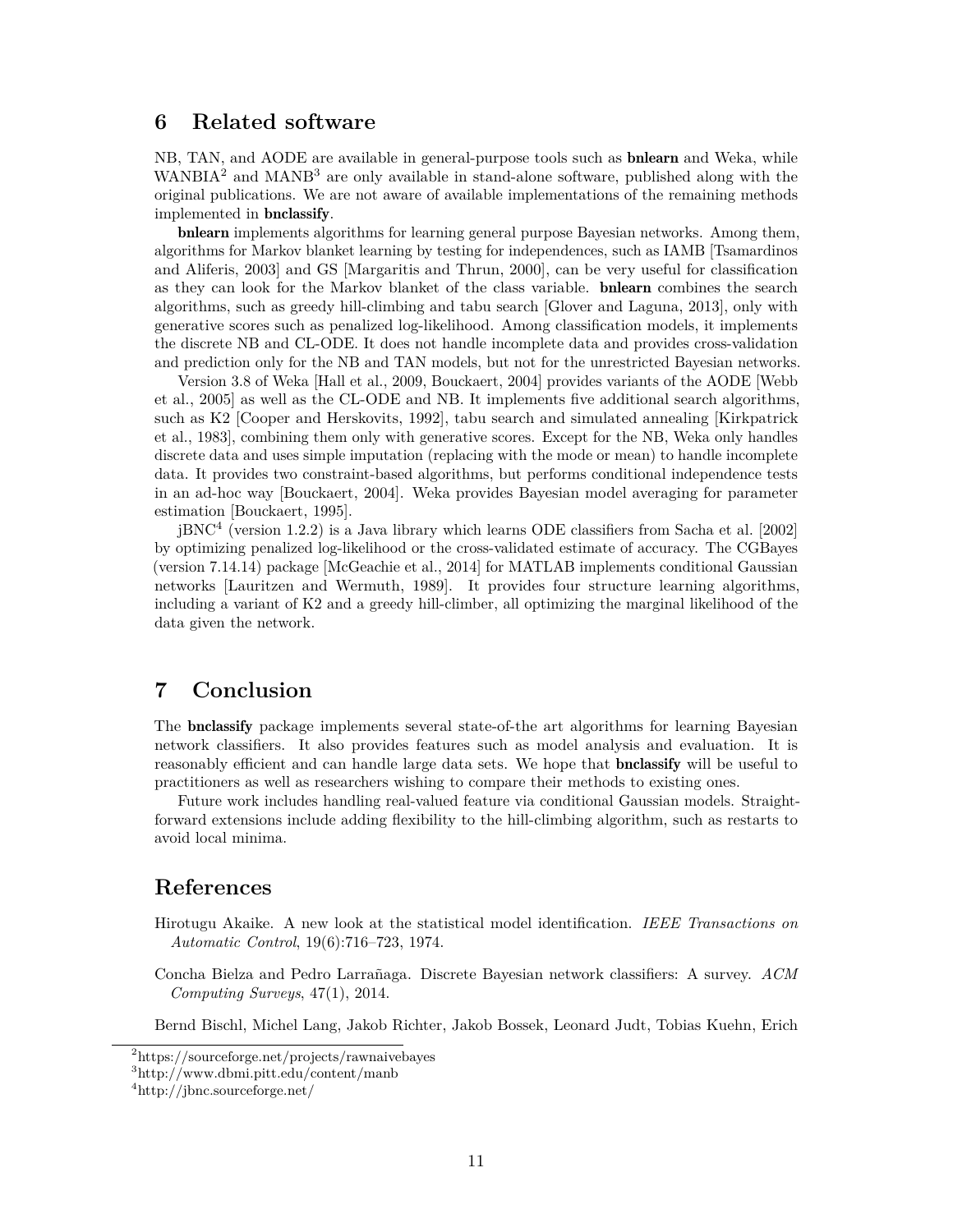Studerus, and Lars Kotthoff. *mlr: Machine Learning in R*, 2015. URL http://CRAN.R-project. org/package=mlr. R package version 2.4.

- Bernd Bischl, Michel Lang, Lars Kotthoff, Julia Schiffner, Jakob Richter, Zachary Jones, Giuseppe Casalicchio, and Mason Gallo. *mlr: Machine Learning in R*, 2017. URL https://CRAN. R-project.org/package=mlr. R package version 2.11.
- Susanne Gammelgaard Bottcher and Claus Dethlefsen. *deal: Learning Bayesian Networks with Mixed Variables*, 2013. URL https://CRAN.R-project.org/package=deal. R package version 1.2-37.
- Remco Bouckaert. Bayesian network classifiers in weka. Technical Report 14/2004, 2004.
- Remco Ronaldus Bouckaert. *Bayesian Belief Networks: From Construction to Inference*. PhD thesis, Universiteit Utrecht, 1995.
- A.M. Carvalho, T. Roos, A.L. Oliveira, and P. Myllymäki. Discriminative learning of Bayesian networks via factorized conditional log-likelihood. *Journal of Machine Learning Research*, 12: 2181–2210, 2011.
- J. Cheng, R. Greiner, J. Kelly, D. A. Bell, and W. Liu. Learning Bayesian networks from data: An information-theory based approach. *Artificial Intelligence*, 137:43–90, 2002.
- David Maxwell Chickering, David Heckerman, and Christopher Meek. Large-sample learning of Bayesian networks is NP-hard. *Journal of Machine Learning Research*, 5:1287–1330, 2004.
- CK Chow and CN Liu. Approximating discrete probability distributions with dependence trees. *IEEE Transactions on Information Theory*, 14(3):462–467, 1968.
- Gregory F Cooper. The computational complexity of probabilistic inference using Bayesian belief networks. *Artificial intelligence*, 42(2-3):393–405, 1990.
- Gregory F Cooper and Edward Herskovits. A Bayesian method for the induction of probabilistic networks from data. *Machine Learning*, 9(4):309–347, 1992.
- Denver Dash and Gregory F Cooper. Exact model averaging with naive Bayesian classifiers. In *19th International Conference on Machine Learning (ICML-2002)*, pages 91–98, 2002.
- Arthur P Dempster, Nan M Laird, and Donald B Rubin. Maximum likelihood from incomplete data via the EM algorithm. *Journal of the Royal Statistical Society. Series B (Methodological)*, 39(1):1–38, 1977.
- N. Friedman, D. Geiger, and M. Goldszmidt. Bayesian network classifiers. *Machine Learning*, 29:131–163, 1997.
- Fred Glover and Manuel Laguna. *Tabu Search\**, pages 3261–3362. Springer, New York, NY, 2013. URL https://doi.org/10.1007/978-1-4419-7997-1\_17.
- Daniel Grossman and Pedro Domingos. Learning Bayesian Network classifiers by maximizing conditional likelihood. In *Proceedings of the Twenty-First International Conference on Machine Learning (ICML-2004)*, pages 361–368, 2004.
- Isabelle Guyon and André Elisseeff. An introduction to variable and feature selection. *Journal of Machine Learning Research*, 3:1157–1182, 2003.
- M. Hall. A decision tree-based attribute weighting filter for naive Bayes. *Knowledge-Based Systems*, 20(2):120–126, 2007.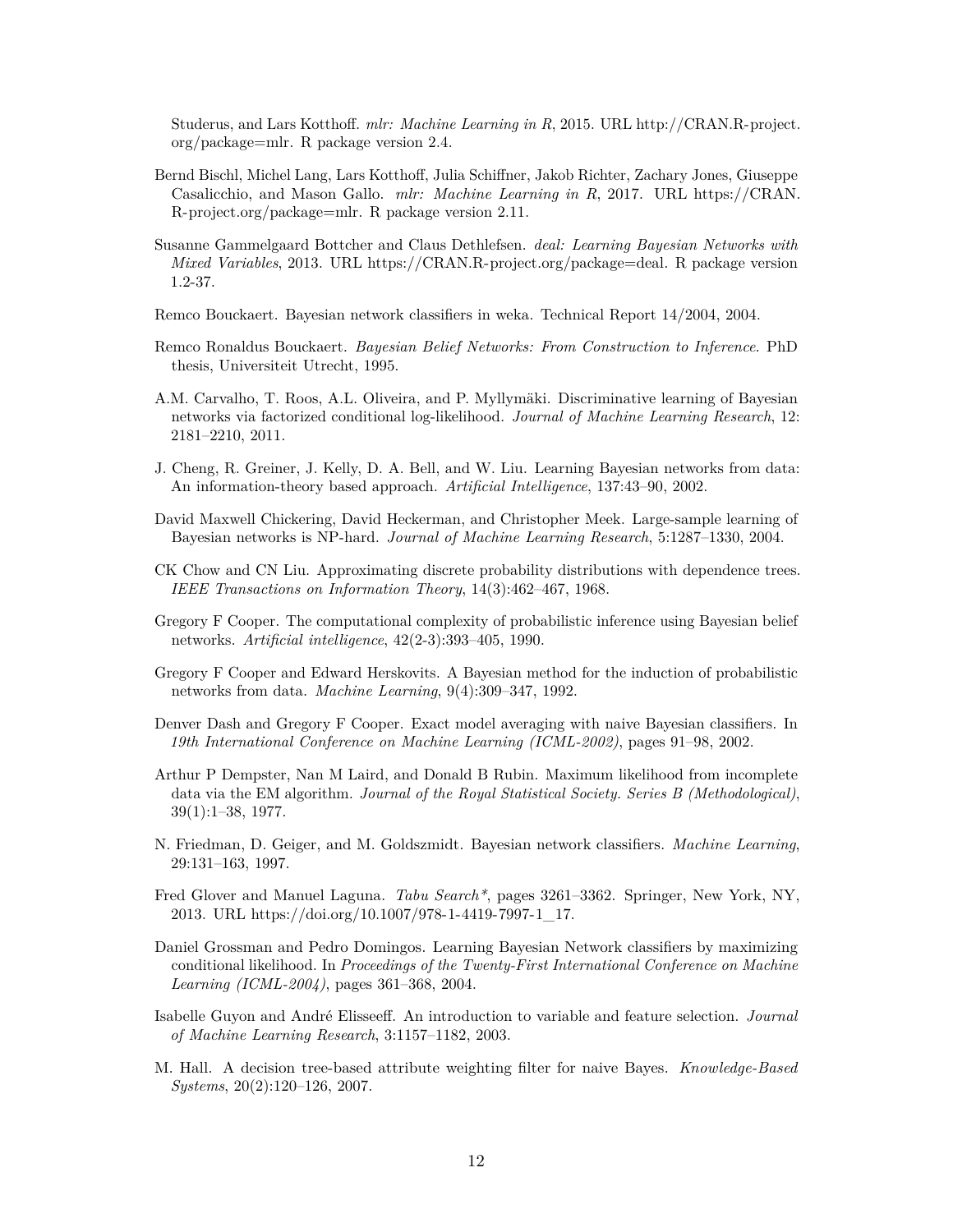- Mark Hall, Eibe Frank, Geoffrey Holmes, Bernhard Pfahringer, Peter Reutemann, and Ian H. Witten. The WEKA data mining software: An update. *SIGKDD Explorations Newsletter*, 11 (1):10–18, 2009.
- D. J. Hand and K. Yu. Idiot's Bayes not so stupid after all? *International Statistical Review*, 69(3):385–398, 2001.
- Kasper Daniel Hansen, Jeff Gentry, Li Long, Robert Gentleman, Seth Falcon, Florian Hahne, and Deepayan Sarkar. *Rgraphviz: Provides plotting capabilities for R graph objects*, 2017. R package version 2.20.0.
- Søren Højsgaard. Graphical independence networks with the gRain package for R. *Journal of Statistical Software*, 46(10):1–26, 2012.
- Søren Højsgaard. *gRain: Graphical Independence Networks*, 2016. URL https://CRAN.R-project. org/package=gRain. R package version 1.3-0.
- M. Jaeger. Probabilistic classifiers and the concept they recognize. In *Proceedings of the 20th International Conference on Machine Learning (ICML-2003)*, pages 266–273, 2003.
- Eamonn J Keogh and Michael J Pazzani. Learning the structure of augmented Bayesian classifiers. *International Journal on Artificial Intelligence Tools*, 11(4):587–601, 2002.
- Scott Kirkpatrick, C Daniel Gelatt, and Mario P Vecchi. Optimization by simulated annealing. *Science*, 220(4598):671–680, 1983.
- Daphne Koller and Nir Friedman. *Probabilistic Graphical Models: Principles and Techniques*. MIT press, Cambridge, MA, USA, 2009.
- Max Kuhn. Building predictive models in R using the caret package. *Journal of Statistical Software*, 28(5):1–26, 2008.
- Max Kuhn, Jed Wing, Steve Weston, Andre Williams, Chris Keefer, Allan Engelhardt, Tony Cooper, Zachary Mayer, Brenton Kenkel, the R Core Team, Michael Benesty, Reynald Lescarbeau, Andrew Ziem, Luca Scrucca, Yuan Tang, Can Candan, and Tyler Hunt. *caret: Classification and Regression Training*, 2017. URL https://CRAN.R-project.org/package= caret. R package version 6.0-78.
- S.L. Lauritzen and N. Wermuth. Graphical models for associations between variables, some of which are qualitative and some quantitative. *The Annals of Statistics*, 17(1):31–57, 1989.
- Dimitris Margaritis and Sebastian Thrun. Bayesian network induction via local neighborhoods. In *Advances in Neural Information Processing Systems 12 (NIPS-1999)*, pages 505–511. MIT Press, 2000.
- Michael J McGeachie, Hsun-Hsien Chang, and Scott T Weiss. CGBayesNets: Conditional Gaussian Bayesian network learning and inference with mixed discrete and continuous data. *PLoS Computational Biology*, 10(6):e1003676, 2014.
- M. Minsky. Steps toward artificial intelligence. *Transactions on Institute of Radio Engineers*, 49: 8–30, 1961.
- M. Pazzani. Constructive induction of Cartesian product attributes. In *Proceedings of the Information, Statistics and Induction in Science Conference (ISIS-1996)*, pages 66–77, 1996.
- J. Pearl. *Probabilistic Reasoning in Intelligent Systems*. Morgan Kaufmann, San Francisco, CA, USA, 1988.